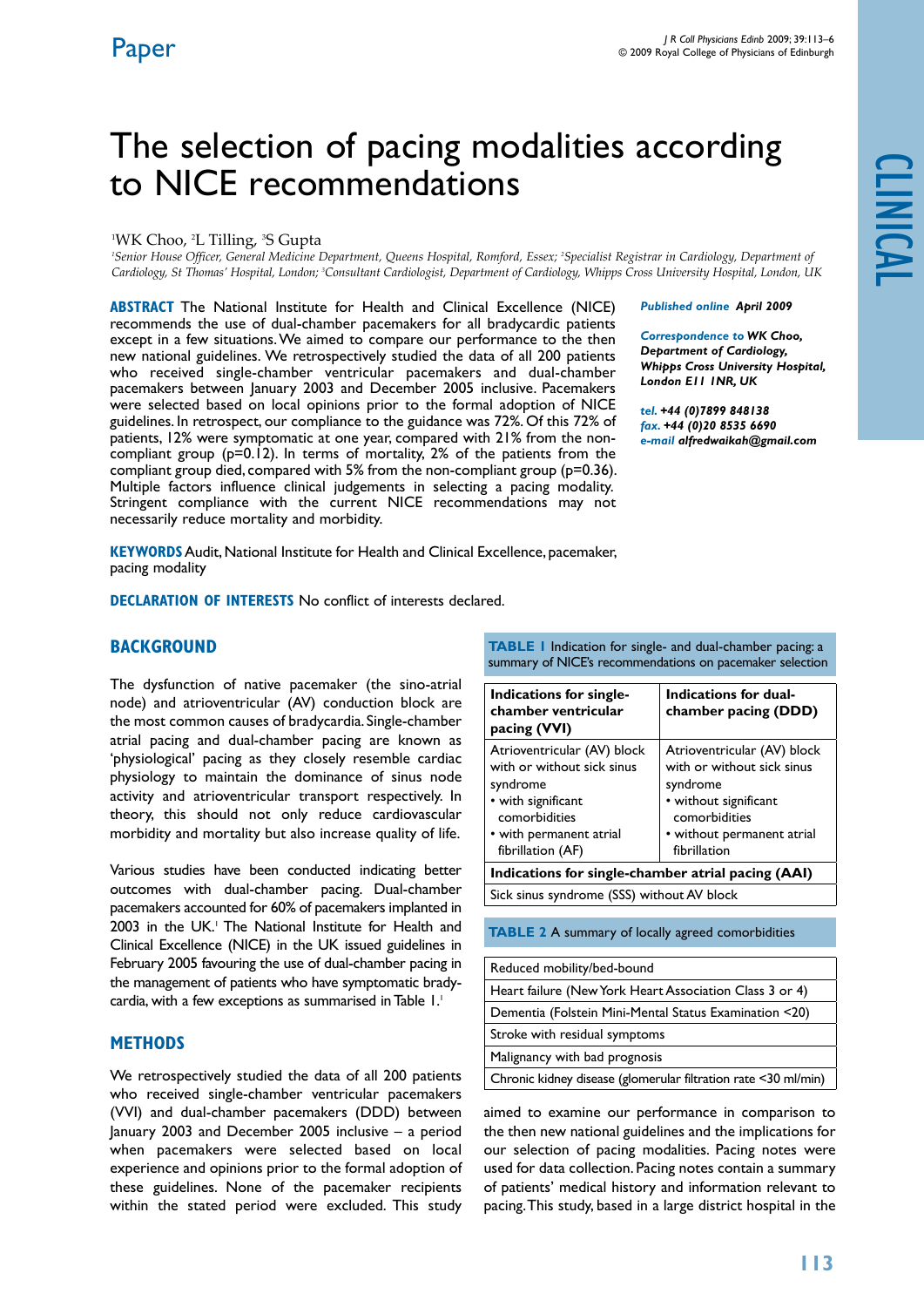|                                                  | <b>NICE</b><br>compliant<br>$(n=62)$ | <b>Non-NICE</b><br>compliant<br>$(n=46)$ |  |  |
|--------------------------------------------------|--------------------------------------|------------------------------------------|--|--|
| Average age                                      | 83.7                                 | 82.0                                     |  |  |
| <b>Indications</b>                               |                                      |                                          |  |  |
| I) AAI indications                               |                                      |                                          |  |  |
| SSS without AV block:<br>no comorbidities or AF  |                                      | 25                                       |  |  |
| SSS without AV block:<br>with comorbidities      | 16                                   |                                          |  |  |
| SSS without AV block: with AF                    | 12                                   |                                          |  |  |
| SSS without AV block:<br>with comorbidities + AF | 6                                    |                                          |  |  |
| 2) VVI indications                               |                                      |                                          |  |  |
| AV block ± SSS with<br>comorbidities             | 25                                   |                                          |  |  |
| AV block ± SSS with AF                           | 0                                    |                                          |  |  |
| AV block ± SSS with<br>comorbidities + AF        | 3                                    |                                          |  |  |
| 3) DDD indications                               |                                      |                                          |  |  |
| AV block ± SSS without<br>comorbidities or AF    |                                      | II (CHB)<br>10 (other AV<br>blocks)      |  |  |
| <b>Outcomes</b>                                  |                                      |                                          |  |  |
| Total complications                              | 4 (6.5%)                             | 3(6.5%)                                  |  |  |
| Symptomatic after one year                       | 6(9.7%)                              | 8(17%)                                   |  |  |
| Death within one year                            | 2(3.2%)                              | 2(4.4%)                                  |  |  |

**TABLE 3** VVI recipients (n=108): characteristics of patients

who received single-chamber pacemakers\*

\*Patients were further divided into those whose treatment was compliant with NICE guidance and those who were not. Indications according to NICE recommendations and outcomes for each of the subgroups are presented.

AF: Atrial fibrillation; AV: atrioventricular; CHB: complete heart block; SSS: sick sinus syndrome.

northeast of London, received approval from the local ethics committee.

Locally agreed comorbidities were taken into account in this study, as illustrated in Table 2. If one or more of these were present, we considered that a dual-chamber pacemaker would not add prognostic benefit to patients' quality of life.

Patients were divided into two separate arms of study, the VVI and the DDD arms. All leads inserted were passive. No patients at our centre underwent septal pacing, so all ventricular leads implanted pace the ventricular apex. The primary endpoint was to examine the characteristics of the pacemaker recipients. The secondary endpoints were to compare mortality and morbidity between the compliant and non-compliant groups. The elimination of bradycardia-related symptoms

**TABLE 4 DDD** recipients (n=92): characteristics of patients who received dual-chamber pacemakers

|                                                  | <b>NICE</b><br>compliant<br>$(n=81)$ | <b>Non-NICE</b><br>compliant<br>$(n=11)$ |  |  |  |  |
|--------------------------------------------------|--------------------------------------|------------------------------------------|--|--|--|--|
| Average age                                      | 66.4                                 | 73.3                                     |  |  |  |  |
| <b>Indications</b>                               |                                      |                                          |  |  |  |  |
| I) AAI indications                               |                                      |                                          |  |  |  |  |
| SSS without AV block: no<br>comorbidities or AF  | 30                                   |                                          |  |  |  |  |
| SSS without AV block: with<br>comorbidities      |                                      | $\overline{\mathbf{4}}$                  |  |  |  |  |
| SSS without AV block: with AF                    |                                      | 0                                        |  |  |  |  |
| SSS without AV block: with<br>comorbidities + AF |                                      | 0                                        |  |  |  |  |
| 2) VVI indications                               |                                      |                                          |  |  |  |  |
| AV block ± SSS with<br>comorbidities             |                                      | 6                                        |  |  |  |  |
| AV block ± SSS with AF                           |                                      | ı                                        |  |  |  |  |
| AV block ± SSS with<br>comorbidities + AF        |                                      | 0                                        |  |  |  |  |
| 3) DDD indications                               |                                      |                                          |  |  |  |  |
| AV block ± SSS without<br>comorbidities or AF    | 34 (CHB)<br>17 (other AV<br>blocks)  |                                          |  |  |  |  |
| <b>Outcomes</b>                                  |                                      |                                          |  |  |  |  |
| Total complications                              | 6(7.4%)                              | 1(9.1%)                                  |  |  |  |  |
| Symptomatic after one year                       | II (14%)                             | 4 (36%)                                  |  |  |  |  |
| Death within one year                            | 1(1.2%)                              | 1(9.1%)                                  |  |  |  |  |

(i.e. chest pain, breathlessness, palpitations, dizziness, syncope and fatigue) at one year indicates success in symptom control.

The student t-test was used to compare parametric age group data. Fisher's exact test was used to compare all outcomes between recipients who were compliant and those who were not. All analyses were conducted according to 'intention-to-treat'.

# **Results**

The indications for pacemaker insertion, comorbidities and outcomes are shown in Tables 3 and 4. Approximately half of those who received VVI pacemakers had sick sinus syndrome (SSS) without AV nodal involvement. Most patients who received DDD pacemakers had complete heart block.

NICE recommends single-chamber atrial pacemakers (AAI) to patients with SSS without AV nodal involvement. We considered that it was more appropriate to insert dual chamber pacemakers, which not only allow atrial pacing alone (AAI) but also pace the ventricles if this group develops AV nodal disease at a later stage. Invasive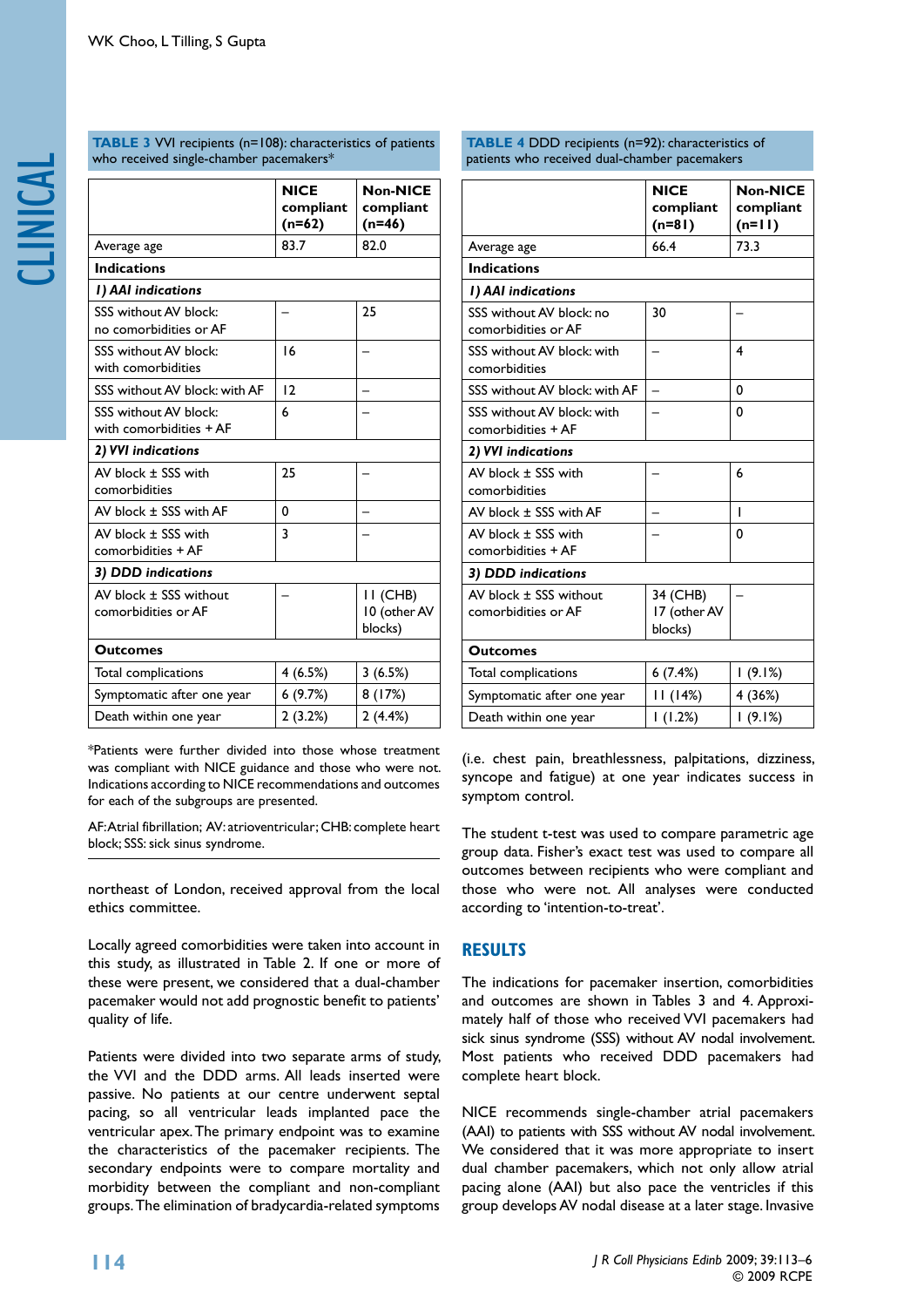|  | <b>TABLE 5</b> Symptoms experienced in the first year <sup>3</sup> |  |  |
|--|--------------------------------------------------------------------|--|--|
|  |                                                                    |  |  |

|                                         | <b>VVI</b> recipients    |                                  | <b>DDD</b> recipients    |                                  |  |
|-----------------------------------------|--------------------------|----------------------------------|--------------------------|----------------------------------|--|
|                                         | <b>NICE</b><br>compliant | Non-<br><b>NICE</b><br>compliant | <b>NICE</b><br>compliant | Non-<br><b>NICE</b><br>compliant |  |
| <b>Dizziness</b>                        | 2                        | 4                                | 2                        |                                  |  |
| Syncope                                 | $\mathbf{2}$             |                                  |                          | 0                                |  |
| Palpitations                            | 0                        | $\mathbf{2}$                     |                          |                                  |  |
| <b>Breathlessness</b><br>and chest pain | 0                        |                                  | 3                        | 2                                |  |
| Fatigue                                 | 0                        | O                                |                          | 0                                |  |
| Unknown                                 | 2                        | O                                | 3                        | 0                                |  |
| Total                                   | 6                        | 8                                |                          | 4                                |  |

\*Symptoms described by patients in different subgroups at one year. Numbers in this table represent number of patients.

electrophysiological studies have demonstrated abnormal AV conduction in 57–67% patients with  $SSS^{2-4}$  We enrolled the 25 patients with SSS who received VVI pacemakers into the non-compliant group. Likewise, we classify the 30 who received DDD pacemakers as compliant. Single-chamber ventricular pacemakers rather than DDD-pacing would still be preferred if patients have comorbidities or sustained episodes of atrial fibrillation.

#### *Single-chamber ventricular pacing*

A total of 62 patients (57%) received VVI pacing in compliance with NICE recommendations, but 46 (43%) did not. The mean age between the compliant and the non-compliant groups did not differ significantly  $(p=0.21)$ .

Four patients in the compliant group experienced complications, compared with three in the non-compliant group (p>0.05). Complications seen were pneumothorax, haematoma and intra-procedure arrhythmia. Persisting symptoms experienced at one year by VVI recipients are illustrated in Table 5. Dizziness was the predominant complaint in both subgroups.

Two cardiac-related deaths occurred in each group. The two deaths in the compliant group were due to congestive cardiac failure. In the non-compliant group, one patient died of myocardial infarction, while the other died of pulmonary embolus 25 days postpacemaker insertion.

### *Dual-chamber pacing*

A total of 81 patients (88%) received DDD pacemakers in agreement with NICE recommendations, but 11 patients (12%) did not. Age difference between the subgroups was not significant (p=0.11).

|                            | <b>NICE</b><br>compliant<br>$n=143$ | <b>Non-NICE</b><br>compliant<br>$n=57$ |
|----------------------------|-------------------------------------|----------------------------------------|
| Average age                | 73.9                                | 80.3                                   |
| Symptomatic after one year | 17 (11.89%)                         | 12 (21.05%)                            |
| Death within one year      | 3(2.10%)                            | 3(5.26%)                               |

Six patients in the compliant group experienced complications, compared with one in the non-compliant group (p>0.05). Complications seen were pneumothorax and intra-procedure arrhythmia. Persisting symptoms experienced at one year by DDD recipients are illustrated in Table 5. Breathlessness was the predominant complaint in both subgroups. Only one cardiac-related death was seen in each group, one from myocardial infarction and the other from heart failure.

#### *Comparison with NICE recommendations*

In retrospect, 143 (72%) of our patients were compliant with NICE's recommendation. As illustrated in Table 6, fewer patients in the NICE-compliant group complained of persisting symptoms after one year, 12% vs 21% from the non-compliant group. This difference was not statistically significant: odds ratio (OR) 0.56, 95% confidence interval (CI) 0.29–1.11; p=0.12. Although fewer deaths were observed in the compliant group, this again was not statistically significant: OR 0.40, 95% CI 0.08–1.92; p=0.36. Although age was not a consideration when selecting a device, younger patients (mean age of 74) were more likely to receive a pacemaker according to NICE recommendations than older patients (mean age of 80), p=0.001. We also found that older patients (mean age of 83 years) were more likely to be given a VVI pacemaker compared with younger ones (mean age of 67); p<0.0001.

# **Discussion**

We present a retrospective study of 200 pacemaker recipients, with follow-up on mortality and symptom control. We believe this to be the first report comparing local practices to NICE guidelines.

A total of 72% of patients received their pacemakers in accordance with NICE recommendations. No statistically significant differences were observed in the outcomes between those who complied with NICE guidelines and those who did not.

Although our sample size may be small, we consider it to be sufficiently large to represent the population of pacemaker recipients in district hospitals. The resolution of symptoms and the small numbers of complications and fatalities reflect the advances made in pacemaker technology and operator technique. We believe the low